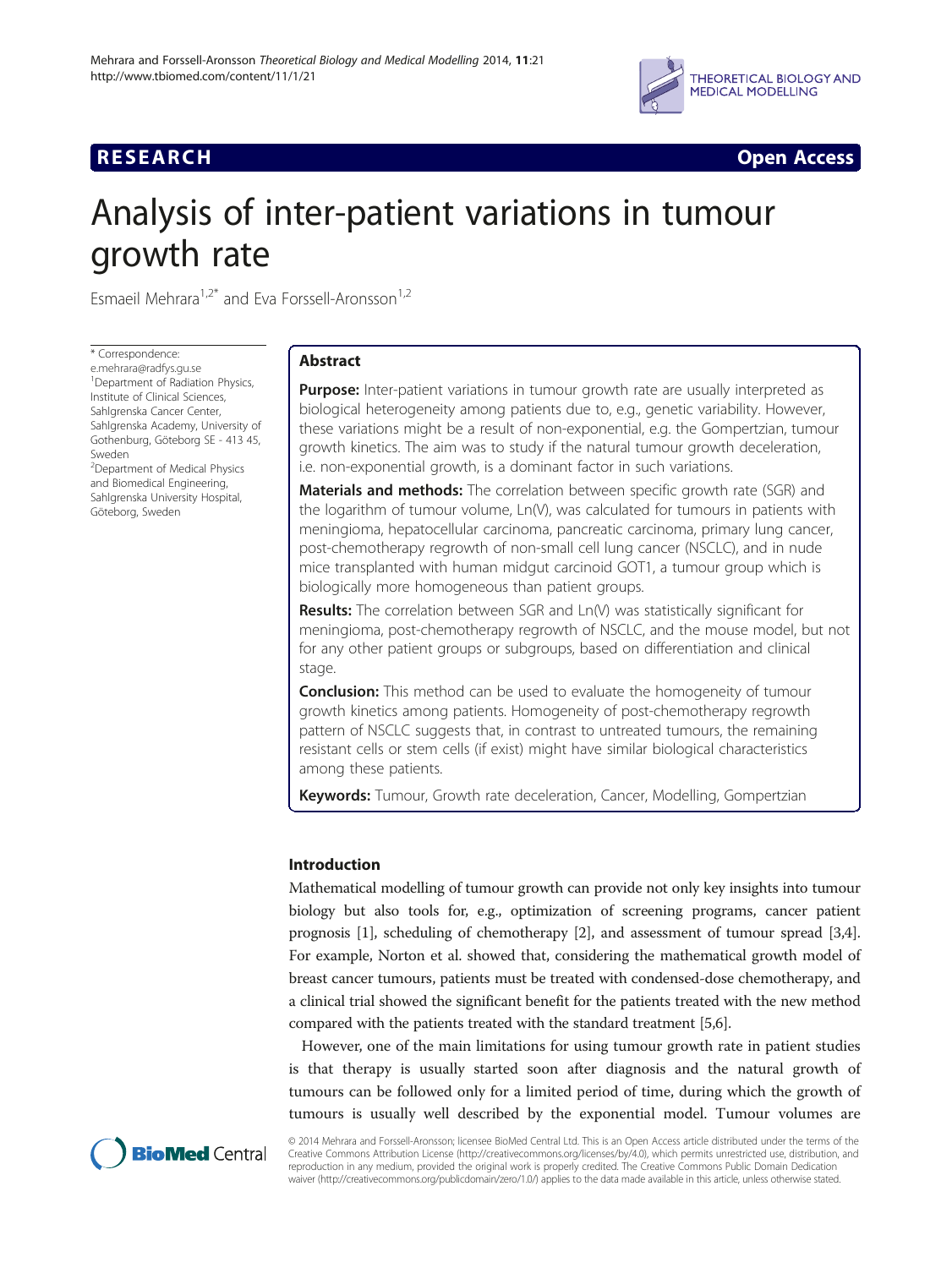<span id="page-1-0"></span>usually estimated by delineating tumours in computed tomography (CT) or magnetic resonance imaging (MRI) slice, multiplying the measured area with slice thickness, and adding all volumes together. There are, therefore, uncertainties involved in estimated volumes in form of intra- and inter-investigator variations of estimated volumes. However, growth rate of exponentially growing tumours can be quantified with tumour volume doubling time (DT), given in days or months. However, the specific growth rate (SGR) of tumours, given in, e.g. percent per day, is mathematically more accurate and biologically more relevant than DT for quantification of tumour growth rate [[7,8\]](#page-9-0). If the tumour volume is measured at times  $t_0$  and t, the following equation can be used for calculation of SGR [[7\]](#page-9-0):

$$
SGR = \frac{\ln(V/V_0)}{t \cdot t_0},\tag{A}
$$

where  $V_0$  and V are the volume of tumour at  $t = t_0$  and t, respectively.

According to the exponential model, the growth rate, i.e. SGR, is constant and independent of tumour age or volume. However, studies have shown that tumour growth rate may decelerate as tumour grows [[9-11\]](#page-9-0). Growth deceleration has been observed in animal models [[12\]](#page-9-0), for solid tumours in clinical studies [[13](#page-9-0),[14](#page-9-0)], and in leukaemia [\[9](#page-9-0)]. Growth deceleration is attributed to several factors, including prolonged cell cycle time, reduced growth fraction, decreased availability of oxygen [\[15\]](#page-9-0), decreased cell proliferation rate with increased cell loss rate [[16](#page-9-0)], tumour-related systemic factors [\[17\]](#page-9-0), and allometric growth control [[18](#page-9-0)]. Regardless of the mechanism of growth deceleration, a number of non-exponential growth models are available in the literature [[19\]](#page-9-0), among which the Gompertzian model is widely used. According to the Gompertzian growth model, the variation of tumour volume by time is as follows:

$$
V = V_0 e^{\frac{SGR_0}{\lambda} \left( 1 \cdot e^{\lambda (t \cdot t_0)} \right)}, \tag{B}
$$

where SGR<sub>0</sub> is the initial growth rate of tumour at  $t = t_0$  and  $\lambda$  is the growth deceleration constant.

Fitting the Gompertzian model to the natural growth of tumours needs at least three tumour volume values measured on occasions spread over a relatively long period of time, which is rarely obtainable in clinical observations. We have previously developed a method for estimation of growth deceleration constant, λ, from the linear regression of SGR with the logarithm of tumour volume [\[20](#page-9-0)]:

$$
SGR = SGR_0 - \lambda \ln(V/V_0)
$$
 (C)

The above equation enabled us estimating the growth model, including Gompertzian growth deceleration constant in Equation B  $(\lambda)$  and formation times of metastases in individual patients.

Tumour response to a specific treatment varies largely among patients. Beside other biological factors, tumour growth kinetics is important for how a tumour responds to therapy [\[21,22](#page-9-0)]. Tumour volume at base line and its growth rate have both been shown to be correlated with tumour response to therapy. Different factors are responsible for the varying tumour growth rates among patients, e.g., genetic factors, microenvironment in host tissue and growth deceleration as tumours grow. Furthermore, measurement uncertainties may also influence the reported variation in growth rate.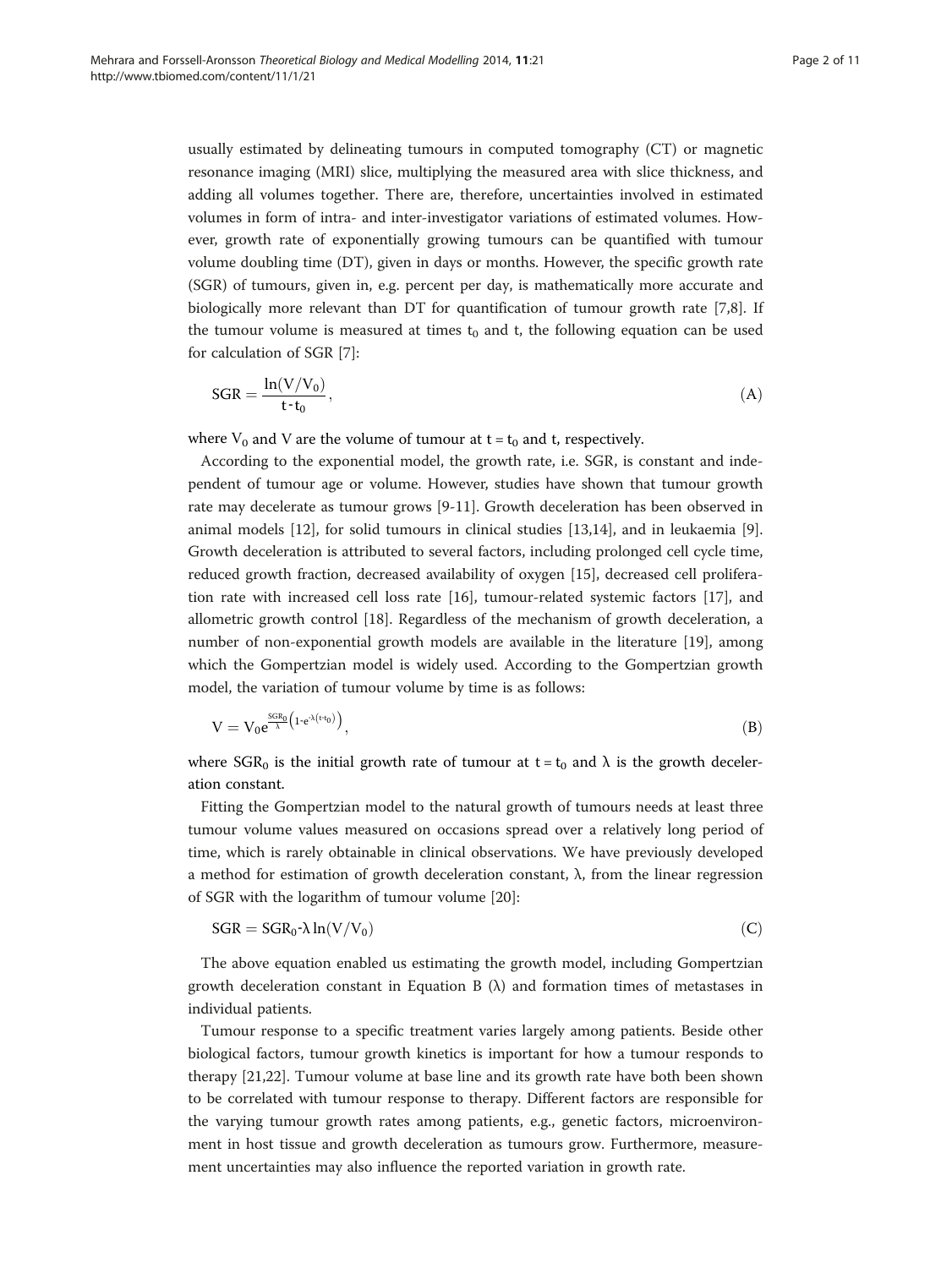According to Equation [C,](#page-1-0) a significant correlation between SGR and  $ln(V)$  in a group of tumours indicates that tumours probably follow the same growth curve and the difference in their growth rate is a result of difference in their volume. In other words, such a correlation is a measure of similarity of growth pattern among tumours, e.g., in a group of patients. Then, a unique curve can describe the growth of all tumours in the group, e.g., the curve that we derived for growth of liver metastases from a primary ileum carcinoid in a previous article [\[20](#page-9-0)].

The aim of this study was to assess the homogeneity of the growth kinetics of tumours of the same type in a population of patients. Data from different groups of patients, including meningioma, hepatocellular carcinoma, pancreatic carcinoma, and primary lung cancer, were analysed. The model was also applied to data from a mouse model bearing transplanted human midgut carcinoid GOT1 tumours, a tumour group which is biologically more homogeneous than patient groups.

## Materials and methods

#### Calculation method

SGR was calculated for each pair of tumour volume measurements using Equation [A](#page-1-0). Correlation between SGR and ln(V) was calculated between all SGR values and their corresponding tumour volume, i.e., the geometric mean of the two volumes used for calculation of SGR.

## Clinical data

Data from clinical studies were retrieved from the literature based on the availability of tumour volume estimates and corresponding measurement time intervals. Tumour volumes were estimated by delineating tumours in computed tomography (CT) and/or magnetic resonance imaging (MRI) slices and multiplying the measured area with slice thickness. Correlation between SGR and the logarithm of the volume of tumours was calculated for the following types of tumours.

#### Lung cancer

Data on the growth of non-small cell lung cancer (NSCLC) tumours in 18 patients were used [[23](#page-9-0)]. Tumour growth was measured between the end of induction chemotherapy and the start of radiation therapy. The study showed that the regrowth of tumours after induction therapy (mean  $DT = 46$  days, median  $DT = 29$  days) was much faster than the untreated tumour growth rate found in the literature (mean DT range: 102–452 days). Of the potentially curable patients 41% became incurable in the waiting period between chemo- and radio-therapy. Tumour DT was shorter for smaller tumours compared to large tumour. Considering the fast regrowth of NSCLC tumours after induction chemotherapy, they recommended diminishing the time interval between chemo- and radiotherapy to as short as possible [[23\]](#page-9-0).

Another set of data was found for the growth rate and characteristics of small peripheral lung tumours as they appear on CT images. The tumour types included were rapidly growing (DT < 150 days) small cell lung cancer, adenocarcinoma, and squamous cell carcinoma tumours [[24](#page-9-0)].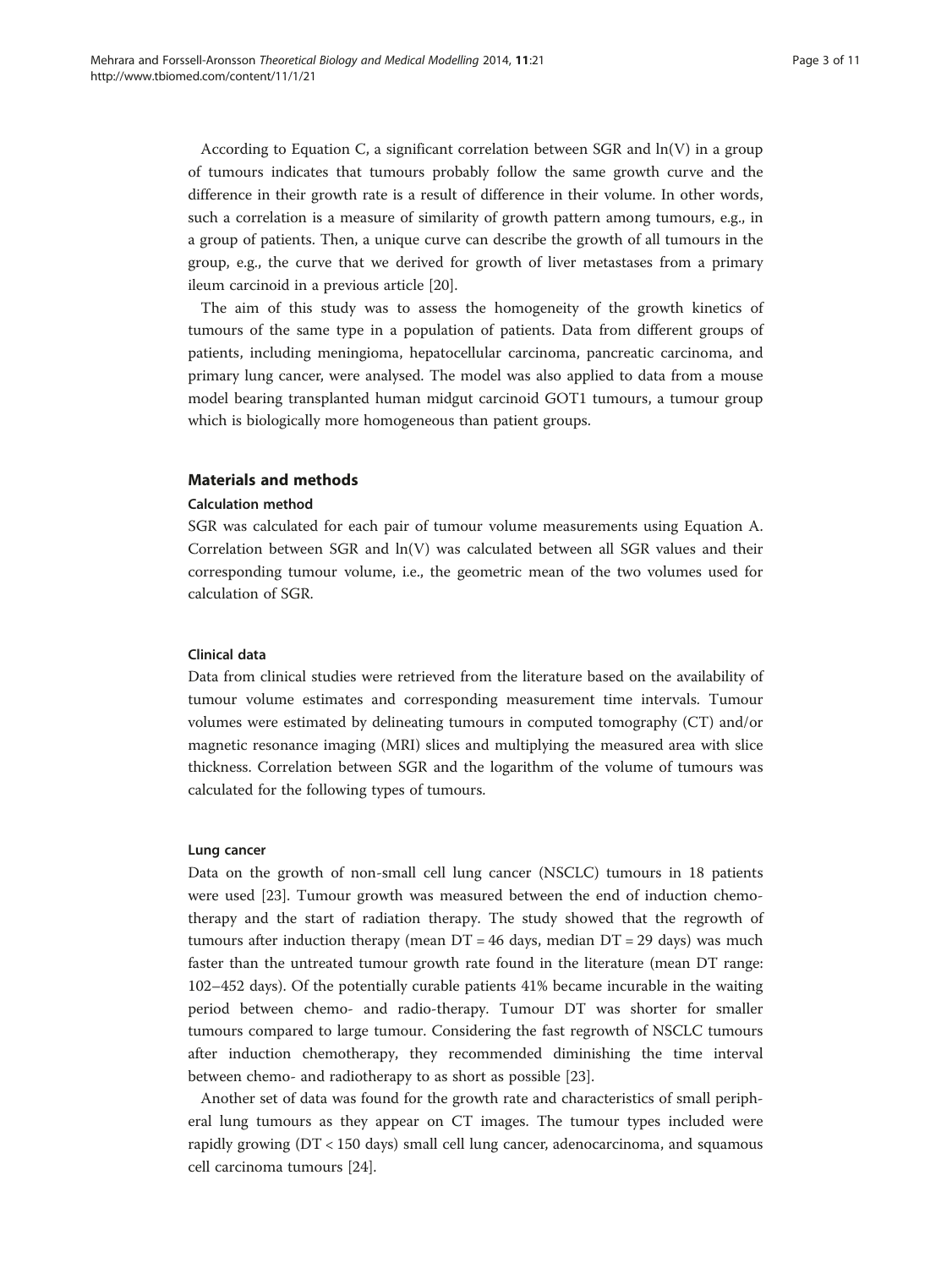#### Pancreatic carcinoma

Data for untreated pancreatic carcinoma in nine patients who underwent serial examinations by helical computed tomography was used for calculations [\[25](#page-9-0)]. The mean DT of the nine primary lesions was 159 days (median 144 days). Survival time was significantly correlated with DT.

#### Hepatocellular carcinoma

The growth of hepatocellular carcinoma (HCC) was studied in 11 untreated patients where serial CT or MRI images were available (16 tumours in total) [\[26](#page-9-0)]. Calculated DT value range was 17.5-541 days and the mean DT was 127 days. DT was related to baseline volume as  $DT = 114 \times (baseline volume)^{0.14}$ . This study showed that smaller tumours had shorter DT values, i.e. grew faster, than larger tumours and, therefore, may require shorter follow-up time to observe progression [\[26\]](#page-9-0).

In an analyses of data from 34 HCC patients, the growth rate of most tumours could be estimated properly only using histological parameters, e.g. Ki-67index, apoptotic index, and histologic grade, available at a single time point (DT range was 17–274 days) [[27](#page-9-0)]. We determined SGR and tumour volumes based on data in Table [1](#page-4-0) in that article [[27\]](#page-9-0).

Another data set on HCC included tumours less than 3 cm in diameter at first observation in 21 patients [\[28\]](#page-10-0). The natural progression of each lesion (DT) was observed by ultrasonography [\[28](#page-10-0)]. They concluded that data from cell kinetic parameters and histological grade are useful for estimating the natural growth rate of HCC. We determined SGR and tumour volumes based on data in Table [1](#page-4-0) in that article [\[28](#page-10-0)].

## Meningioma

The natural history of incidental meningiomas was studied in asymptomatic patients [[29\]](#page-10-0). Average tumour volume was 9 cm<sup>3</sup> and DT ranged from 1.27 to 143 years (mean, 21.6 y). DT was shorter for younger patients, but was not correlated with tumour size. We determined SGR and tumour volumes based on data from that article [\[29\]](#page-10-0). The relatively large number of data included enabled us dividing tumours into two groups and comparing SGR between large and small tumours.

#### Mouse model of human midgut carcinoid, GOT1

In order to test the validity of our method, the correlation between SGR and ln(V) was studied on tumours in the GOT1 nude mouse model (human midgut carcinoid tumours), which should biologically be more homogeneous compared with patients [[30\]](#page-10-0). Data from 57 mice was gathered and the natural growth of tumours was followed for several weeks before any treatment.

#### Statistical analyses

To test the significance of correlations, the t-values for Pearson correlation were calculated and then converted to p-values using one tailed T.DIST function in Microsoft Excel. P-value < 0.05 was assumed to be statistically significant. All patient data used in this study were retrieved retrospectively from already published articles. This type of information is exempt from ethical approval. The animal experiments were approved by the Ethical Committee for Animal Research at University of Gothenburg.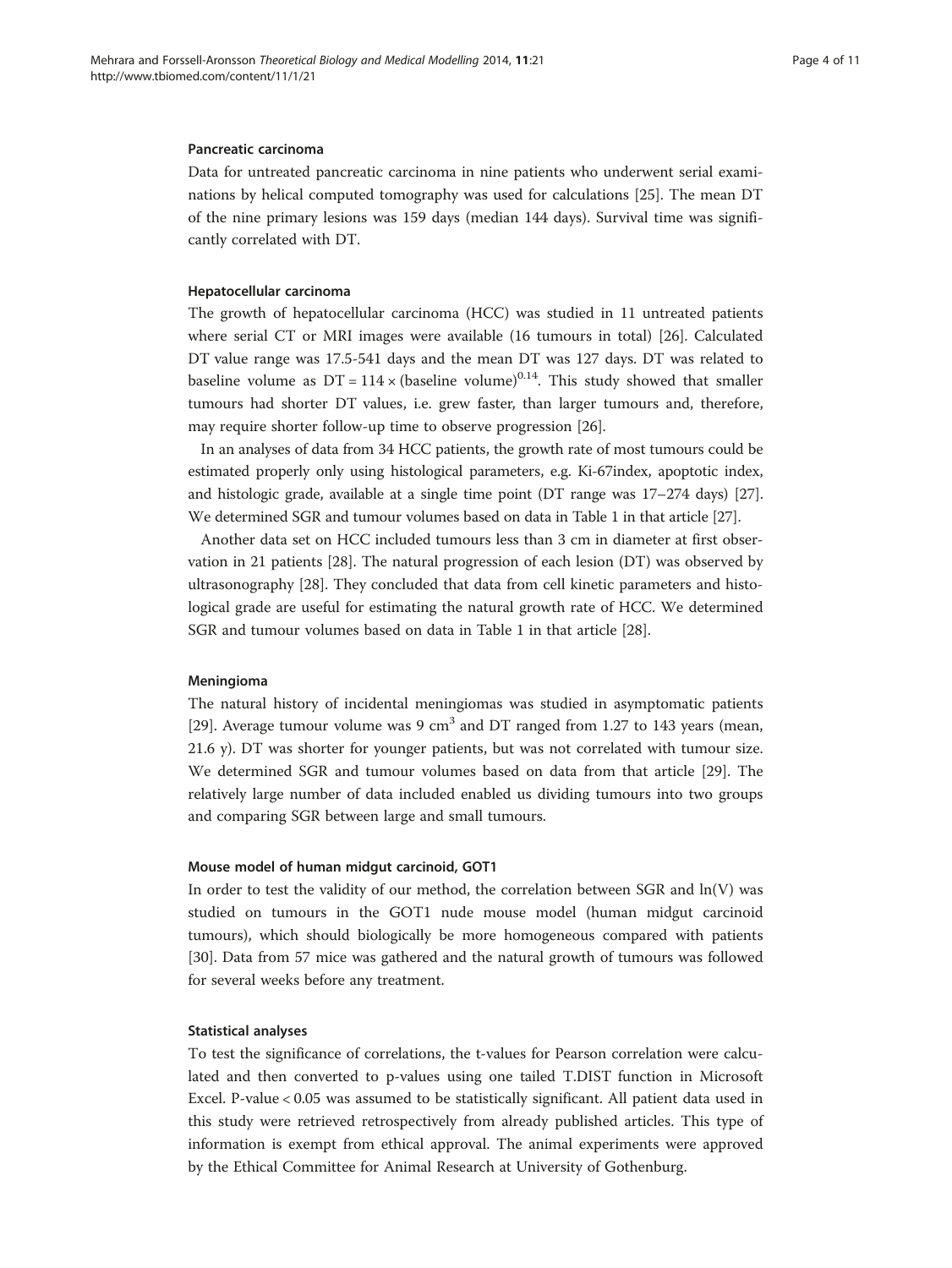<span id="page-4-0"></span>Table 1 Correlation between the specific growth rate, SGR, and the logarithm of tumour volume in groups of patients diagnosed with the same type of tumour

| Tumour type              | Reference                         | n. | $R^2$     |           | p (1-tailed) Median time interval (days) | Median time<br>interval/DTe SGR (%/d) | Average | Relative uncertainty<br>of SGR $(%)$ | DTe (days) | Relative uncertainty<br>of volume estimation (%) |
|--------------------------|-----------------------------------|----|-----------|-----------|------------------------------------------|---------------------------------------|---------|--------------------------------------|------------|--------------------------------------------------|
| Meningioma               | Nakamura et al. [29]              |    | 41 0.2424 | 0.0005    | 1230                                     | 0.71                                  | 0.04    | 105                                  | 1733       | 37                                               |
| Hepatocellular carcinoma | Nakajima et al. [27]              | 34 | 0.038     | NS (0.13) | 128                                      | 2.4                                   | 1.30    | 73                                   | 53         | 86                                               |
|                          | Saito et al. [28]                 |    | 21 0.0623 | NS (0.14) | 146                                      | 1.05                                  | 0.50    | 47                                   | 139        | 24                                               |
|                          | Taouli et al. [26]                |    | 16 0.0014 | NS (0.89) | <b>NA</b>                                | <b>NA</b>                             | 0.90    | 115                                  | 77         | <b>NA</b>                                        |
| Pancreatic carcinoma     | Furukawa et al. [25]              | -9 | 0.0248    | NS (0.34) | 295                                      | 2.13                                  | 0.50    | 58                                   | 139        | 60                                               |
| Primary Lung Cancer      | Wang et al. [24]                  |    | 12 0.1619 | NS (0.19) | 365                                      | 4.21                                  | 0.80    | 36                                   | 87         | 74                                               |
|                          | El Sharouni et al. [23] 18 0.2713 |    |           | 0.026     | 48                                       | 1.94                                  | 2.80    | 73                                   | 25         | 69                                               |
|                          | <b>REGROWTH</b>                   |    |           |           |                                          |                                       |         |                                      |            |                                                  |

n: number of tumours.

R: correlation coefficient. Median time interval is calculated from measurement time intervals between the first and the second tumour volume measurements. NA: not available. NS: not statistically significant (p-values in parentheses). DT<sub>e</sub>: equivalent doubling time. DT<sub>e</sub> and uncertainty calculations were done according to previously published methods [[7](#page-9-0)]. Regrowth in the last row means that the calculation has been done for regrowth of tumours after induction chemotherapy.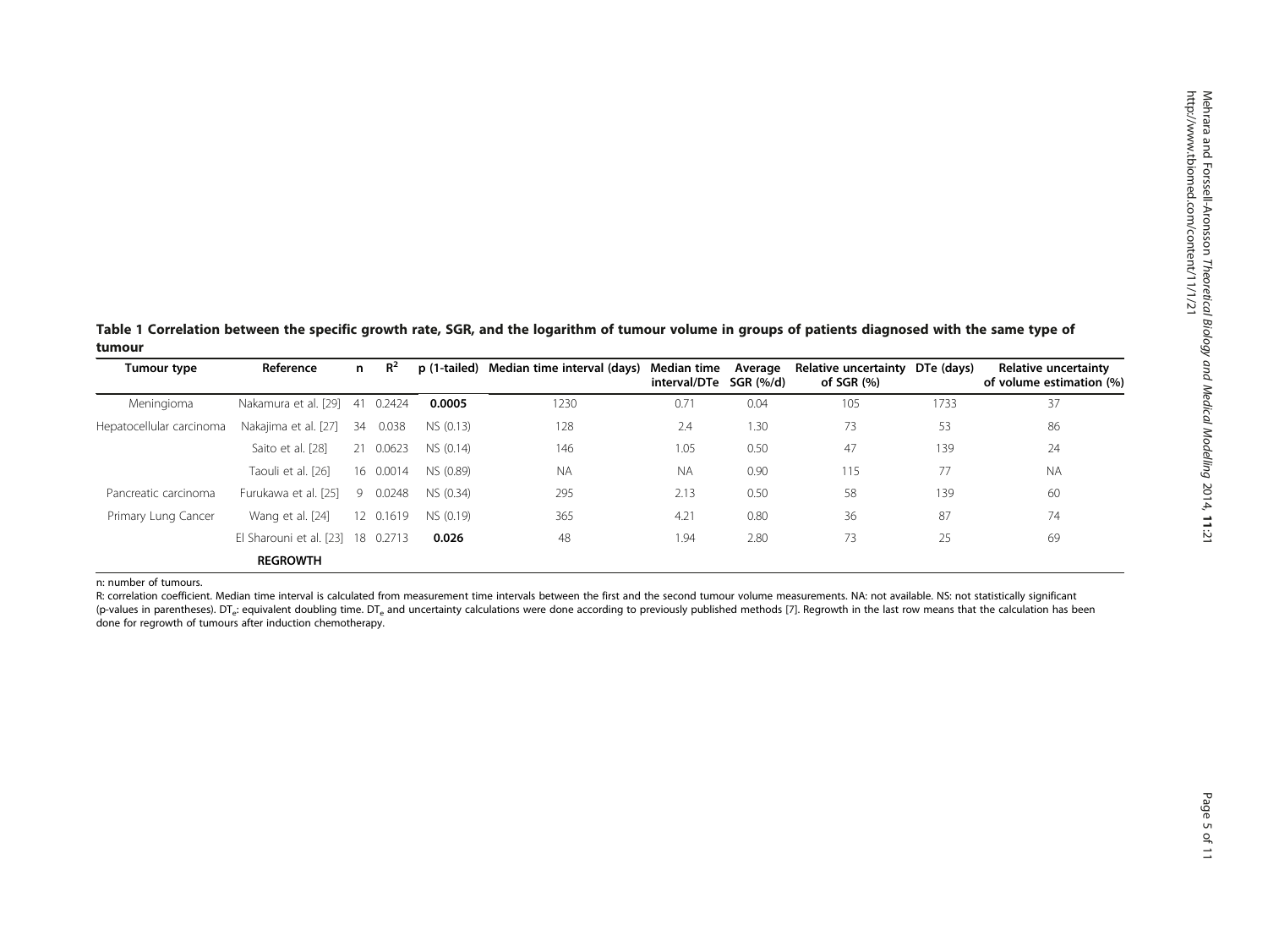## <span id="page-5-0"></span>Results

The correlation between SGR and the logarithm of the volume of different types of tumours are shown in Figure 1 and Tables [1](#page-4-0), [2](#page-6-0) and [3.](#page-6-0) The correlation was statistically significant for meningiomas [\[29](#page-10-0)] and regrowth of non-small cell lung cancer tumours after induction chemotherapy [[23\]](#page-9-0). The correlation was not statistically significant for the other patient groups and subgroups of tumours. The difference between the growth rate of the large and small tumours in meningioma group was statistically significant (p < 0.001), with higher SGR for smaller tumours (Figure [2\)](#page-7-0). Mean SGR was 20%/y and 6%/y for small tumours ( $n = 20$ ) and large tumours ( $n = 21$ ), respectively.

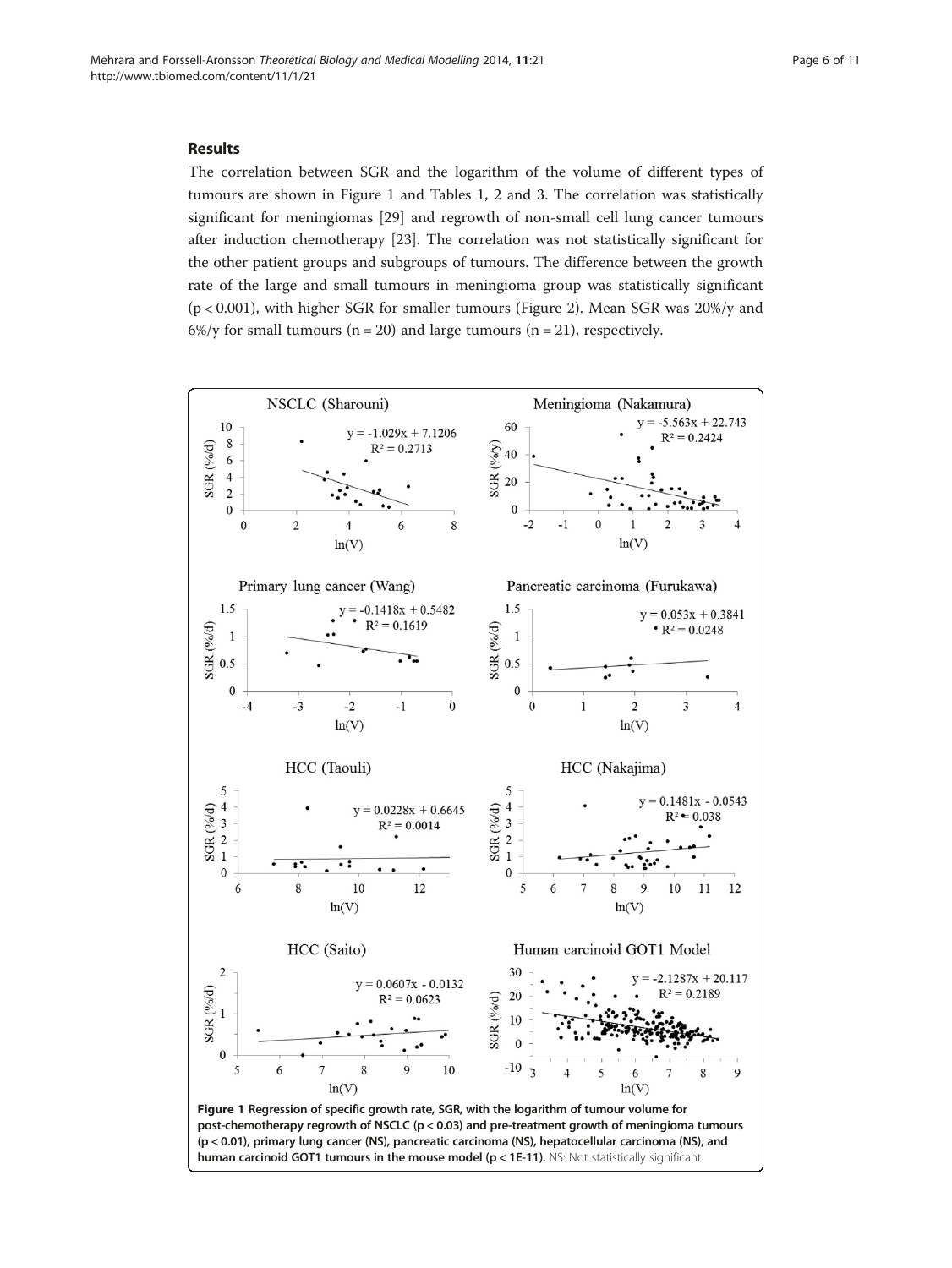| Tumour type               | Group      | n  | $R^2$ | p-value |
|---------------------------|------------|----|-------|---------|
| Hepatocellular carcinoma, |            |    |       |         |
| Nakajima et al. [27]      | <b>WD</b>  | 19 | 0.001 | 0.5     |
|                           | <b>MD</b>  | 9  | 0.063 | 0.3     |
|                           | PD         | 6  | 0.441 | 0.1     |
|                           | CS         | 17 | 0.040 | 0.2     |
|                           | $CS$ II    | 15 | 0.009 | 0.4     |
|                           | WD & CS I  | 8  | 0.030 | 0.3     |
|                           | WD & CS II | 10 | 0.001 | 0.5     |

<span id="page-6-0"></span>Table 2 Correlation between the specific growth rate, SGR, and the logarithm of tumour volume in hepatocellular carcinoma patients

Tumours were grouped according to differentiation and clinical stage. None of the correlations were significant. WD: Well differentiated. MD: Moderately differentiated. PD: poorly differentiated. CS: Clinical stage. n: number of tumours. R: correlation coefficient.

The correlation between SGR of tumour and the logarithm of its volume was statistically significant for data from nude mice bearing GOT1 tumours ( $p < 1E-11$ ) (Figure [1\)](#page-5-0).

#### **Discussion**

Accurate quantification and analyses of the tumour growth rates is essential for understanding the biological variance of human cancers [[31\]](#page-10-0). Differences in the observed growth rates of tumours of the same type in a population of patients can be due to: (a) measurement uncertainties, (b) growth deceleration with increasing tumour volume, or (c) other biological differences between tumours, e.g., their location and microenvironment. With regard to measurement uncertainties, we previously showed that SGR is the tumour growth rate measure that is least influenced by measurement errors, compared to other growth rate measures, e.g., tumour volume doubling time (DT) [[7\]](#page-9-0). We also showed that SGR is least affected by variances due to biological factors [\[8\]](#page-9-0). In the present study, focused on the growth deceleration in tumours, we used the relation between SGR and the logarithm of tumour volume to assess the contribution of growth rate decline in the observed variances in tumour growth rate found in the selected clinical studies. It should be noted that the limited amount of data on natural tumour growth available makes this type of studies difficult.

Expected highly significant negative correlation between SGR and the logarithm of tumour volume in the mouse model (which should be biologically more homogeneous compared to tumours in groups of patients) showed that the presented method is a

Table 3 Correlation between the specific growth rate, SGR, and the logarithm of tumour volume in hepatocellular carcinoma patients

| Tumour type               | Group     |    | $R^2$ | p-value |
|---------------------------|-----------|----|-------|---------|
| Hepatocellular carcinoma, |           |    |       |         |
| Saito et al. [28]         | <b>WD</b> | 15 | 0.088 | U.      |
|                           | <b>MD</b> |    | 0.007 | 0.4     |

Tumours were grouped according to differentiation level. None of the correlations were statistically significant. WD: Well differentiated. MD: Moderately differentiated. n: number of tumours. R: correlation coefficient.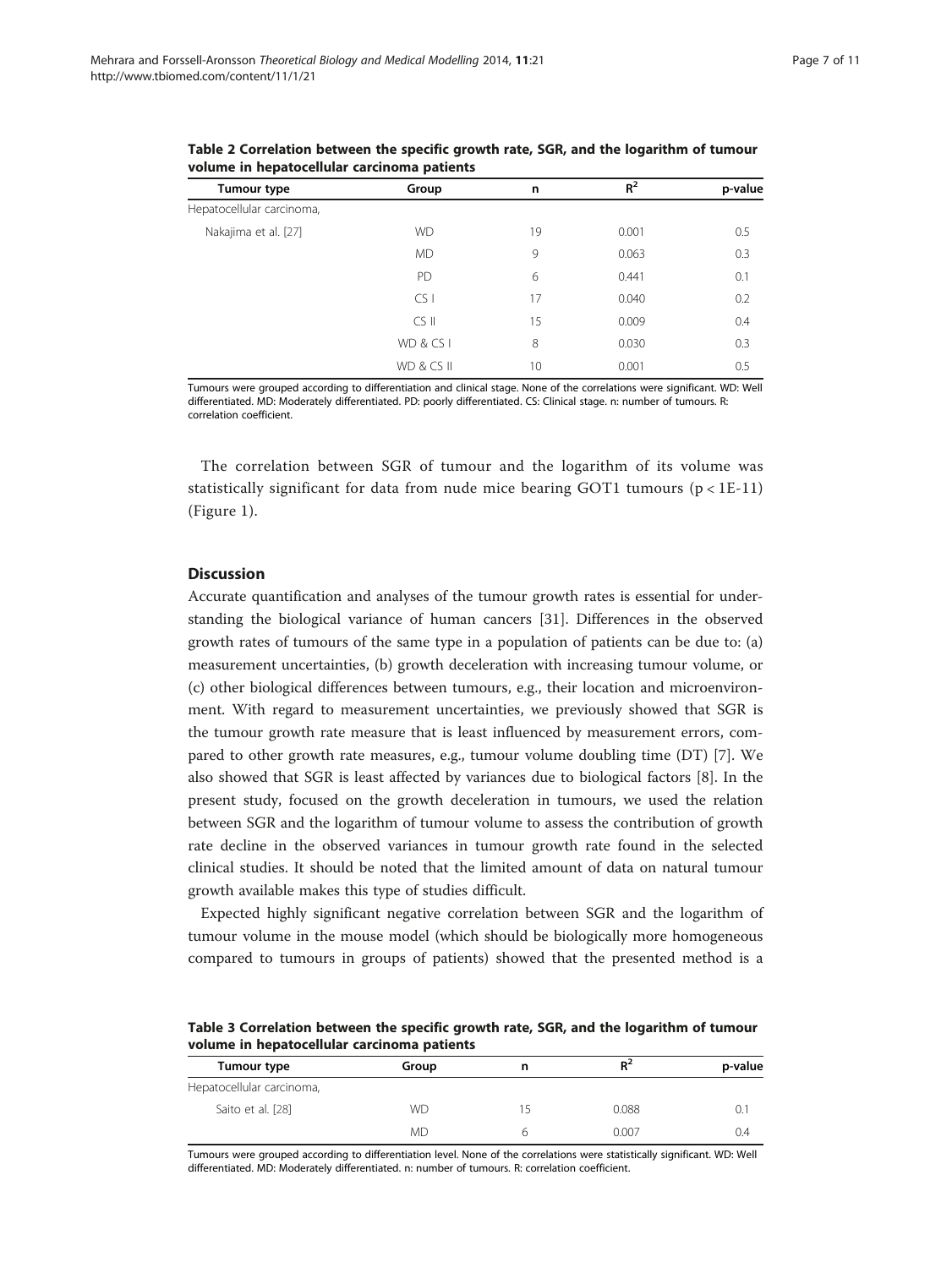<span id="page-7-0"></span>

useful tool to assess if growth deceleration is an important factor influencing difference in tumour growth rates observed among patients.

A significant correlation between SGR and the logarithm of tumour volume in a group of tumours also indicates that the smaller tumours represent the growth of larger tumours when they were of small size and vice versa. This provides the possibility for further development of mathematical models for elaborating this correlation in more accurate efficacy assessment of new drugs or combination of treatments. However, lack of correlation between SGR and the logarithm of tumour volume indicates that biological factors other than growth deceleration are more important for explaining the differences in the tumour growth rate observed in a population of patients with the same tumour type. These tumours may grow exponentially with different growth rates, or according to the Gompertzian model, and the model constants,  $SGR_0$  and  $\lambda$ , are heterogeneously distributed among tumours [\[20](#page-9-0)].

In this study, the correlation between SGR and the logarithm of tumour volume was statistically significant for the growth of tumours in meningioma patients. Further analysis by dividing the material into small and large tumours also supported this result. A similar growth model observed for a group of patients with one tumour type corroborates that the response rate in this group might be a suitable measure to assess the efficacy of novel treatments. The correlation between tumour growth rate and the logarithm of its volume was, however, not statistically significant for the studied patient cohorts with hepatocellular carcinoma, pancreatic carcinoma, and primary lung cancer. This result was expected for the primary lung cancer cohort, since that included different types of lung cancer. A lack of correlation indicates that the growth of these types of tumours varies between patients with similar tumour type and, therefore, growth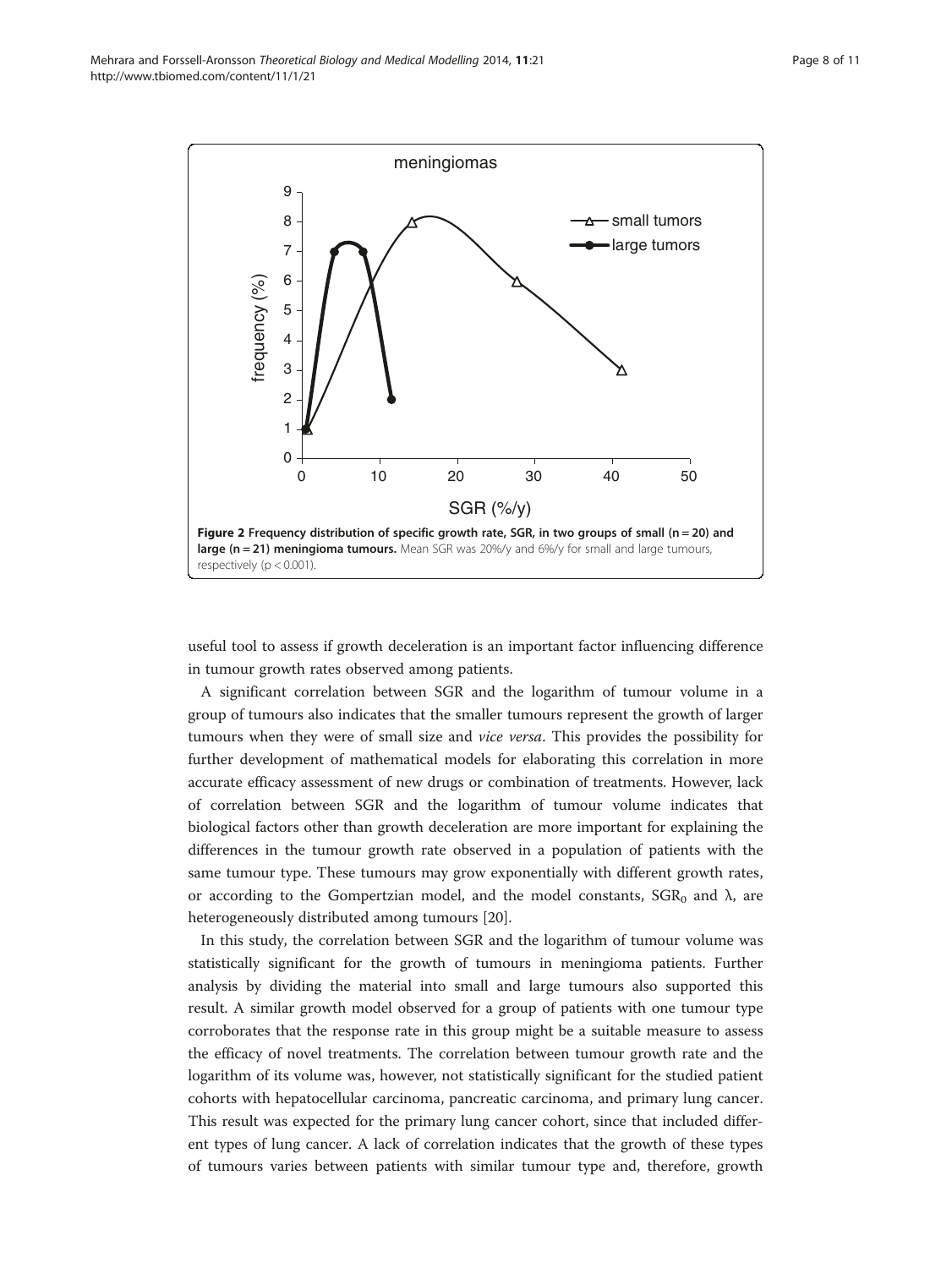rate should be taken into account as an independent variable in efficacy assessment of treatment of patients with these types of tumours both in clinical trials and for individualized therapy planning.

However, in the present study we were in general not able to include factors such as histologic grade and differentiation in our analyses, due to the limited number of tumours/patients or lack of information for other types of tumours. The only exception was for hepatocellular carcinoma, where subgroups could be categorized according to their differentiation level and clinical stage. However the correlation between tumour growth rate and the logarithm of its volume was not statistically significant for any of the two patient cohorts studied. It would otherwise be possible that stratification of the tumours according to, e.g., histopathological information would have given better correlation within subgroups of each tumour type. The result of the animal study indicates such a situation.

Nevertheless, the significant correlation between tumour growth rate and the logarithm of its volume for regrowth of primary lung cancer tumours after chemotherapy was interesting, because this can be interpreted as homogeneity of these tumours among patients. Post-chemotherapy tumours consisting of resistant cancer cells or cancer stem cell clones (if exist) of non-small cell lung cancer might be more homogeneous in terms of cellular and histological characteristics and, therefore, respond more similarly to therapy. Such information is valuable for further treatments in, e.g., neoadjuvant therapy.

The main difference between meningioma and other types of tumours in the present study is that meningiomas are benign. It is possible that the reason for meningioma being the only tumour type that gave significant correlation between tumour size and tumour growth rate in the patient cohorts is that it is benign, with low proliferation rate and histologically more homogeneous than malignant tumours.

In the original study on meningioma, no correlation between tumour DT and its volume was found [\[29](#page-10-0)]. On the other hand, we found strong correlation between SGR and the logarithm of tumour volume, a correlation that, by definition, is the accurate measure of growth rate deceleration as tumour grows. The significant difference between growth rate of small and large tumours also supported our result. This is in line with our previous study where we showed that using DT for quantification of tumour growth rate can result in wrong conclusions [[8\]](#page-9-0). This emphasizes again the need for developing new accurate mathematical tools to analyse clinical data.

In conclusion, the presented method, i.e. estimation of the Gompertzian growth deceleration constant using limited clinical data, can be used to evaluate the homogeneity of tumour growth pattern among patients. Tumour growth kinetics was largely heterogeneous among patients with the same type of tumour, except for the meningioma group. This implies that the tumour growth kinetics in each patient should be considered in efficacy assessment of new drugs and for optimization of treatment in individual patients using, e.g., the tumour response model in ref [[21,22\]](#page-9-0). Furthermore, homogeneity of post-chemotherapy regrowth pattern of non-small cell lung cancer tumours suggests that, in contrast to pre-treatment tumours, the remaining resistant cancer cells or cancer stem cells (if exist) might have similar biological characteristics among these patients, a factor that should be valuable to consider in, e.g., neoadjuvant therapy.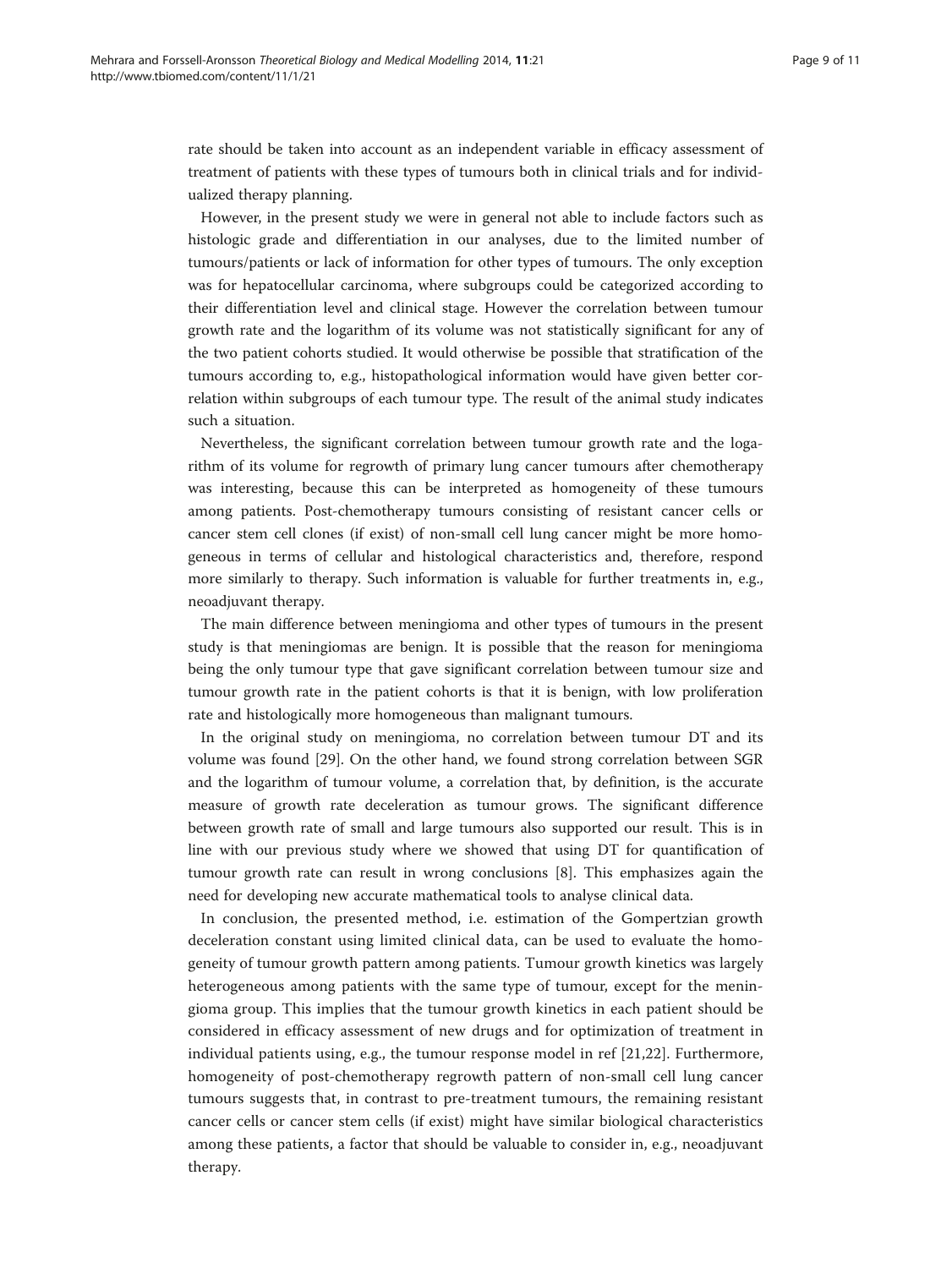#### <span id="page-9-0"></span>Competing interests

The authors declare that they have no competing interests.

#### Authors' contributions

EM and EFA initiated the study. EM developed the model and analyzed the data. EM and EFA drafted the manuscript. Both authors read and approved the final manuscript.

#### Acknowledgements

This study was supported by grants from the Swedish Cancer Society, the Swedish Research Council, BioCARE, and a National Strategic Research Program at University of Gothenburg, the King Gustav V Jubilee Clinic Cancer Research Foundation, the Assar Gabrielsson Cancer Research Foundation, and Lions Cancerfond Väst, Sweden. The authors thank Prof. Ragnar Hultborn, Department of Oncology, University of Gothenburg, for valuable discussions.

#### Received: 6 April 2014 Accepted: 13 May 2014 Published: 20 May 2014

#### References

- 1. Bassukas ID, Hofmockel G, Tsatalpas P, Eberle V, Maurer-Schultze B: Prognostic relevance of the intrinsic growth deceleration of the first passage xenografts of human renal cell carcinomas. Cancer 1996, 78:2170-2172.
- 2. Norton L: A Gompertzian model of human breast cancer growth. Cancer Res 1988, 48:7067–7071.
- 3. Withers HR, Lee SP: Modeling growth kinetics and statistical distribution of oligometastases. Semin Radiat Oncol 2006, 16:111–119.
- 4. Iwata K, Kawasaki K, Shigesada N: A dynamical model for the growth and size distribution of multiple metastatic tumors. J Theor Biol 2000, 203:177–186.
- 5. Piccart-Gebhart MJ: Mathematics and oncology: a match for life? J Clin Oncol 2003, 21:1425–1428.
- 6. Schmidt C: The Gompertzian view: Norton honored for role in establishing cancer treatment approach. J Natl Cancer Inst 2004, 96:1492-1493.
- 7. Mehrara E, Forssell-Aronsson E, Ahlman H, Bernhardt P: Specific growth rate versus doubling time for quantitative characterization of tumor growth rate. Cancer Res 2007, 67:3970–3975.
- 8. Mehrara E, Forssell-Aronsson E, Ahlman H, Bernhardt P: Quantitative analysis of tumor growth rate and changes in tumor marker level: specific growth rate versus doubling time. Acta Oncol 2009, 48:591-597
- 9. Afenya EK, Calderon CP: Diverse ideas on the growth kinetics of disseminated cancer cells. Bull Math Biol 2000, 62:527–542.
- 10. Bajzer Z: Gompertzian growth as a self-similar and allometric process. Growth Dev Aging 1999, 63:3-11.
- 11. Hart D, Shochat E, Agur Z: The growth law of primary breast cancer as inferred from mammography screening trials data. Br J Cancer 1998, 78:382–387.
- 12. Wennerberg J, Willen R, Trope C: Changes in histology and cell kinetics during the growth course of xenografted squamous cell carcinoma. Arch Otolaryngol Head Neck Surg 1988, 114:781–787.
- 13. Spratt JA, von Fournier D, Spratt JS, Weber EE: Decelerating growth and human breast cancer. Cancer 1993, 71:2013–2019.
- 14. Spratt JS, Meyer JS, Spratt JA: Rates of growth of human neoplasms: part II. J Surg Oncol 1996, 61:68-83.
- 15. Pavelic ZP, Porter CW, Allen LM, Mihich E: Cell population kinetics of fast- and slow-growing transplantable tumors derived from spontaneous mammary tumors of the DBA/2 Ha-DD mouse. Cancer Res 1978, 38:1533–1538.
- 16. Bassukas ID, Maurer-Schultze B: Mechanism of growth retardation of the adenocarcinoma EO 771. Radiat Environ Biophys 1987, 26:125–141.
- 17. DeWys WD: Studies correlating the growth rate of a tumor and its metastases and providing evidence for tumor-related systemic growth-retarding factors. Cancer Res 1972, 32:374–379.
- 18. Prehn RT: The inhibition of tumor growth by tumor mass. Cancer Res 1991, 51:2-4.
- 19. Araujo RP, McElwain DL: A history of the study of solid tumour growth: the contribution of mathematical modelling. Bull Math Biol 2004, 66:1039–1091.
- 20. Mehrara E, Forssell-Aronsson E, Johanson V, Kolby L, Hultborn R, Bernhardt P: A new method to estimate parameters of the growth model for metastatic tumours. Theor Biol Med Model 2013, 10:31
- Mehrara E, Forssell-Aronsson E, Bernhardt P: Objective assessment of tumour response to therapy based on tumour growth kinetics. Brit J Cancer 2011, 105:682-686.
- 22. Mehrara E, Forssell-Aronsson E, Bernhardt P: Objective assessment of tumour response to therapy based on tumour growth kinetics (vol 105, pg 682, 2011). Brit J Cancer 2011, 105:1468-1468.
- 23. El Sharouni SY, Kal HB, Battermann JJ: Accelerated regrowth of non-small-cell lung tumours after induction chemotherapy. Br J Cancer 2003, 89:2184–2189.
- 24. Wang JC, Sone S, Feng L, Yang ZG, Takashima S, Maruyama Y, Hasegawa M, Kawakami S, Honda T, Yamanda T: Rapidly growing small peripheral lung cancers detected by screening CT: correlation between radiological appearance and pathological features. Br J Radiol 2000, 73:930-937.
- 25. Furukawa H, Iwata R, Moriyama N: Growth rate of pancreatic adenocarcinoma: initial clinical experience. Pancreas 2001, 22:366-369
- 26. Taouli B, Goh JS, Lu Y, Qayyum A, Yeh BM, Merriman RB, Coakley FV: Growth rate of hepatocellular carcinoma: evaluation with serial computed tomography or magnetic resonance imaging. J Comput Assist Tomogr 2005, 29:425–429.
- 27. Nakajima T, Moriguchi M, Mitsumoto Y, Katagishi T, Kimura H, Shintani H, Deguchi T, Okanoue T, Kagawa K, Ashihara T: Simple tumor profile chart based on cell kinetic parameters and histologic grade is useful for estimating the natural growth rate of hepatocellular carcinoma. Hum Pathol 2002, 33:92–99.